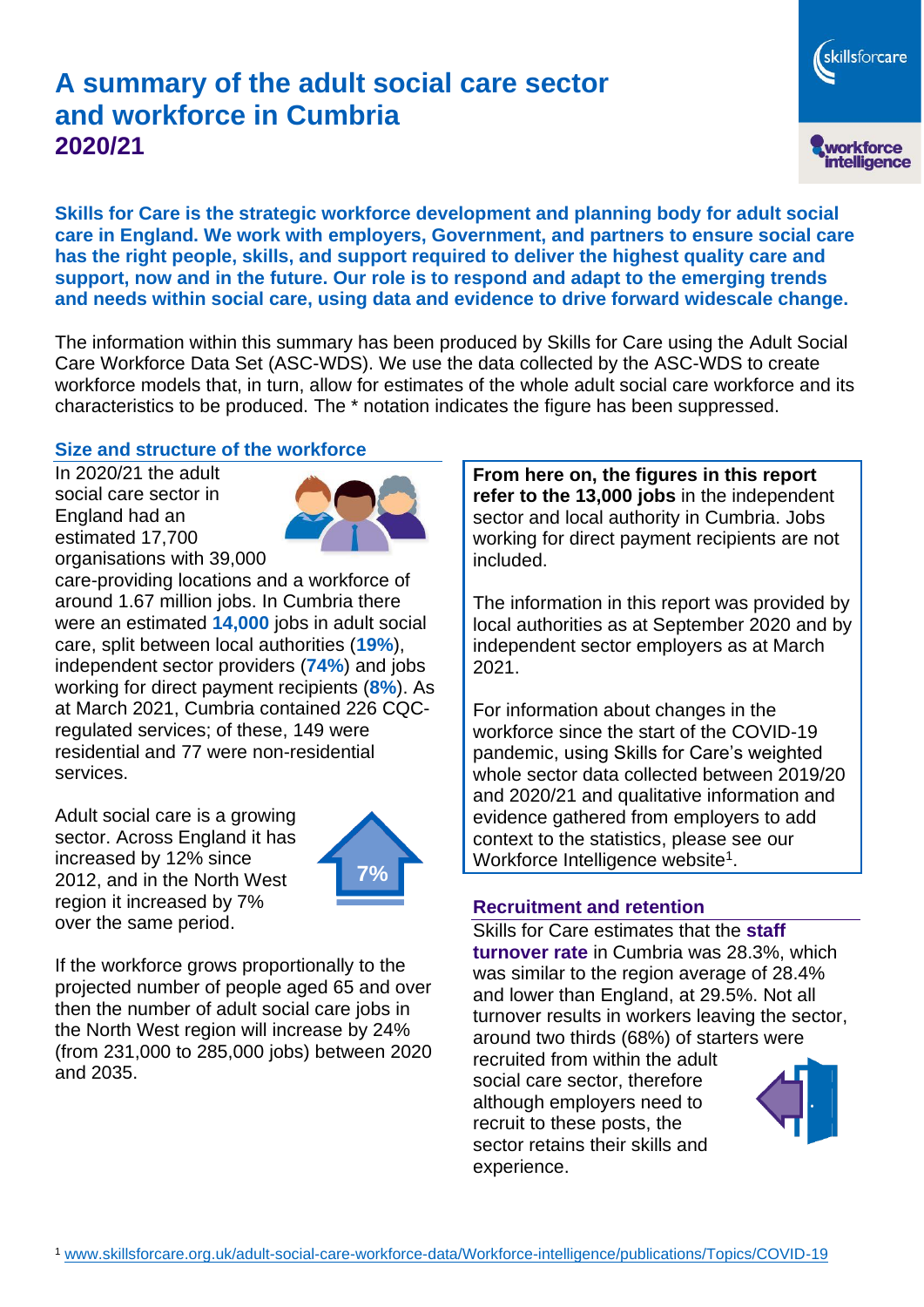Adult social care has an experienced 'core' of workers. Workers in Cumbria had on average **9.1 years of experience in the sector** and 77% of the workforce had been working in the sector for at least three years.

Using both workforce intelligence evidence and our links with employers and stakeholders across England, we know that recruitment and retention is one of the largest issues faced by employers. We have many resources and tools available to help, for example the 'Values-based recruitment and retention toolkit'<sup>2</sup> and 'Seeing potential: widen your talent pool'. <sup>3</sup> For more information please visit: [www.skillsforcare.org.uk/recruitment-retention](http://www.skillsforcare.org.uk/recruitment-retention)

#### **Employment information**

We estimate Cumbria had **13,000** adult social care jobs employed in the local authority and independent sectors. These included 1,100 managerial roles, 650 regulated professionals, 9,500 direct care (including 8,400 care workers), and 1,800 other-non-care proving roles.

The average number of **sickness days** taken in the last year in Cumbria was 10.8, (10.9 in North West and 9.5 across England). With an estimated directly employed workforce of 12,000, this would mean employers in Cumbria lost approximately **132,000 days to sickness in 2020/21**. In England levels of staff sickness have nearly doubled over the course of the pandemic between 2019/20 and 2020/21, in total around 6 million extra days were lost to sickness than in the year before.

Less than a quarter (12%) of the workforce in Cumbria were on zero-hours contracts. Around two fifths (43%) of the workforce usually worked full-time hours and 57% were part-time.

### **Chart 1. Proportion of workers on zero hours contracts by area**

**England** North West Cumbria



### **Workforce demographics**

The majority (87%) of the workforce in Cumbria were female, and the average age was 43.6 years old. Workers aged 24 and



under made up 11% of the workforce and workers aged over 55 represented 27%. Given this age profile approximately 3,600 people will be reaching retirement age in the next 10 years.

Nationality varied by region, in England 83% of the workforce identified as British, while in the North West region this was 93%. An estimated 95% of the workforce in Cumbria identified as British, 4% identified as of an EU nationality and 2% a non-EU nationality, therefore there was a similar reliance on EU and non-EU workers.

### **Pay**



Table 1 shows the full-time equivalent annual or hourly pay rate of selected job roles in Cumbria (area), North West (region) and England. All figures

represent the independent sector as at March 2021, except social workers which represent the local authority sector as at September 2020. At the time of analysis, the National Living Wage was £8.72.

#### **Table 1. Average pay rate of selected job roles by area**

|                                 | <b>England</b> | <b>Region</b> | Area    |
|---------------------------------|----------------|---------------|---------|
| Full-time equivalent annual pay |                |               |         |
| Social Worker <sup>t</sup>      | £37,100        | £35,300       | £34,200 |
| Registered nurse                | £33,600        | £32,500       | £31,500 |
| Hourly pay                      |                |               |         |
| National Living<br>Wage         | £8.72          | £8.72         | £8.72   |
| Senior care worker              | £10.00         | £9.80         | £9.75   |
| Care worker                     | £9.29          | £9.08         | £9.07   |
| Support and<br>outreach         | £9.53          | £9.20         | £9.68   |

†Local authority social workers only.

Please note that pay varies by sector, with local authority pay generally being higher than independent sector pay.